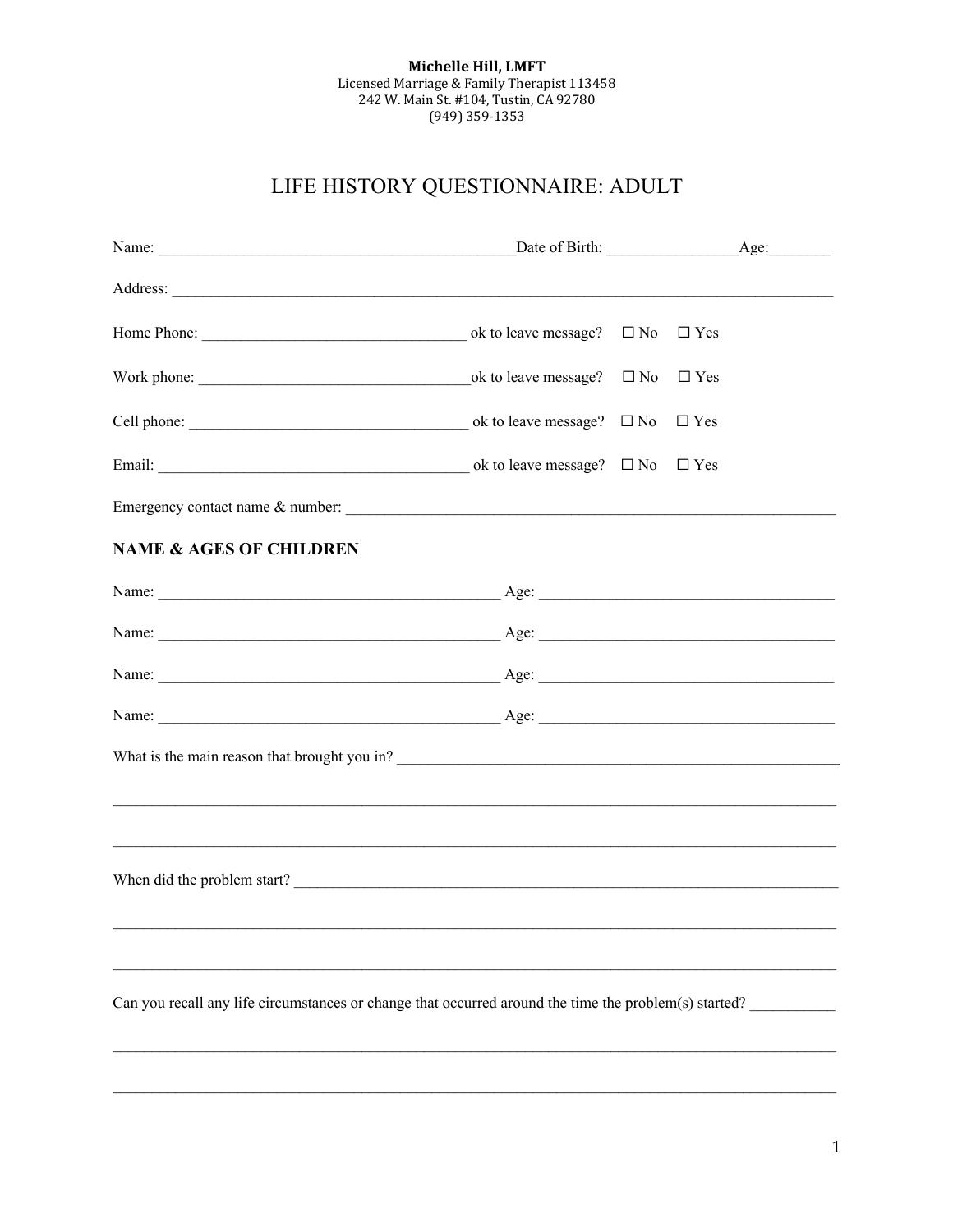What solutions have been attempted? When is the problem better?  $\mathcal{L}_\mathcal{L} = \mathcal{L}_\mathcal{L} = \mathcal{L}_\mathcal{L} = \mathcal{L}_\mathcal{L} = \mathcal{L}_\mathcal{L} = \mathcal{L}_\mathcal{L} = \mathcal{L}_\mathcal{L} = \mathcal{L}_\mathcal{L} = \mathcal{L}_\mathcal{L} = \mathcal{L}_\mathcal{L} = \mathcal{L}_\mathcal{L} = \mathcal{L}_\mathcal{L} = \mathcal{L}_\mathcal{L} = \mathcal{L}_\mathcal{L} = \mathcal{L}_\mathcal{L} = \mathcal{L}_\mathcal{L} = \mathcal{L}_\mathcal{L}$ **RELATIONSHIPS** Arguments per week:  $\Box$  Do arguments get physical?  $\Box$  No  $\Box$  Yes Please check all that apply:  $Hitting: \Box No \Box Yes \qquad How many times: \_\_$  $S$ lapping:  $\Box$  No  $\Box$  Yes How many times:  $\Box$  $Choking: \quad \Box$  No  $\quad \Box$  Yes How many times:  $\_\_$ Pushing:  $\Box$  No  $\Box$  Yes How many times: Forced Sex: ☐ No ☐ Yes How many times: \_\_\_\_\_\_\_\_\_\_\_\_\_\_ Verbal threats (by partner) to hurt self or others:  $\Box$  No  $\Box$  Yes How many times: Have police been called to the home?  $\Box$  No  $\Box$  Yes (specify) **TREATMENT HISTORY** Have you received previous therapy?  $\square$  No  $\square$  Yes Name(s) Address/Phone Dates of Service  $\mathcal{L}_\mathcal{L} = \mathcal{L}_\mathcal{L} = \mathcal{L}_\mathcal{L} = \mathcal{L}_\mathcal{L} = \mathcal{L}_\mathcal{L} = \mathcal{L}_\mathcal{L} = \mathcal{L}_\mathcal{L} = \mathcal{L}_\mathcal{L} = \mathcal{L}_\mathcal{L} = \mathcal{L}_\mathcal{L} = \mathcal{L}_\mathcal{L} = \mathcal{L}_\mathcal{L} = \mathcal{L}_\mathcal{L} = \mathcal{L}_\mathcal{L} = \mathcal{L}_\mathcal{L} = \mathcal{L}_\mathcal{L} = \mathcal{L}_\mathcal{L}$  $\mathcal{L}_\mathcal{L} = \mathcal{L}_\mathcal{L} = \mathcal{L}_\mathcal{L} = \mathcal{L}_\mathcal{L} = \mathcal{L}_\mathcal{L} = \mathcal{L}_\mathcal{L} = \mathcal{L}_\mathcal{L} = \mathcal{L}_\mathcal{L} = \mathcal{L}_\mathcal{L} = \mathcal{L}_\mathcal{L} = \mathcal{L}_\mathcal{L} = \mathcal{L}_\mathcal{L} = \mathcal{L}_\mathcal{L} = \mathcal{L}_\mathcal{L} = \mathcal{L}_\mathcal{L} = \mathcal{L}_\mathcal{L} = \mathcal{L}_\mathcal{L}$ Describe the effectiveness of these services and your satisfaction with them: Have you been hospitalized for psychological reasons?  $\Box$  No  $\Box$  Yes Hospital(s) Address Dates  $\mathcal{L}_\mathcal{L} = \mathcal{L}_\mathcal{L} = \mathcal{L}_\mathcal{L} = \mathcal{L}_\mathcal{L} = \mathcal{L}_\mathcal{L} = \mathcal{L}_\mathcal{L} = \mathcal{L}_\mathcal{L} = \mathcal{L}_\mathcal{L} = \mathcal{L}_\mathcal{L} = \mathcal{L}_\mathcal{L} = \mathcal{L}_\mathcal{L} = \mathcal{L}_\mathcal{L} = \mathcal{L}_\mathcal{L} = \mathcal{L}_\mathcal{L} = \mathcal{L}_\mathcal{L} = \mathcal{L}_\mathcal{L} = \mathcal{L}_\mathcal{L}$  $\mathcal{L}_\mathcal{L} = \mathcal{L}_\mathcal{L} = \mathcal{L}_\mathcal{L} = \mathcal{L}_\mathcal{L} = \mathcal{L}_\mathcal{L} = \mathcal{L}_\mathcal{L} = \mathcal{L}_\mathcal{L} = \mathcal{L}_\mathcal{L} = \mathcal{L}_\mathcal{L} = \mathcal{L}_\mathcal{L} = \mathcal{L}_\mathcal{L} = \mathcal{L}_\mathcal{L} = \mathcal{L}_\mathcal{L} = \mathcal{L}_\mathcal{L} = \mathcal{L}_\mathcal{L} = \mathcal{L}_\mathcal{L} = \mathcal{L}_\mathcal{L}$  $\mathcal{L}_\mathcal{L} = \mathcal{L}_\mathcal{L} = \mathcal{L}_\mathcal{L} = \mathcal{L}_\mathcal{L} = \mathcal{L}_\mathcal{L} = \mathcal{L}_\mathcal{L} = \mathcal{L}_\mathcal{L} = \mathcal{L}_\mathcal{L} = \mathcal{L}_\mathcal{L} = \mathcal{L}_\mathcal{L} = \mathcal{L}_\mathcal{L} = \mathcal{L}_\mathcal{L} = \mathcal{L}_\mathcal{L} = \mathcal{L}_\mathcal{L} = \mathcal{L}_\mathcal{L} = \mathcal{L}_\mathcal{L} = \mathcal{L}_\mathcal{L}$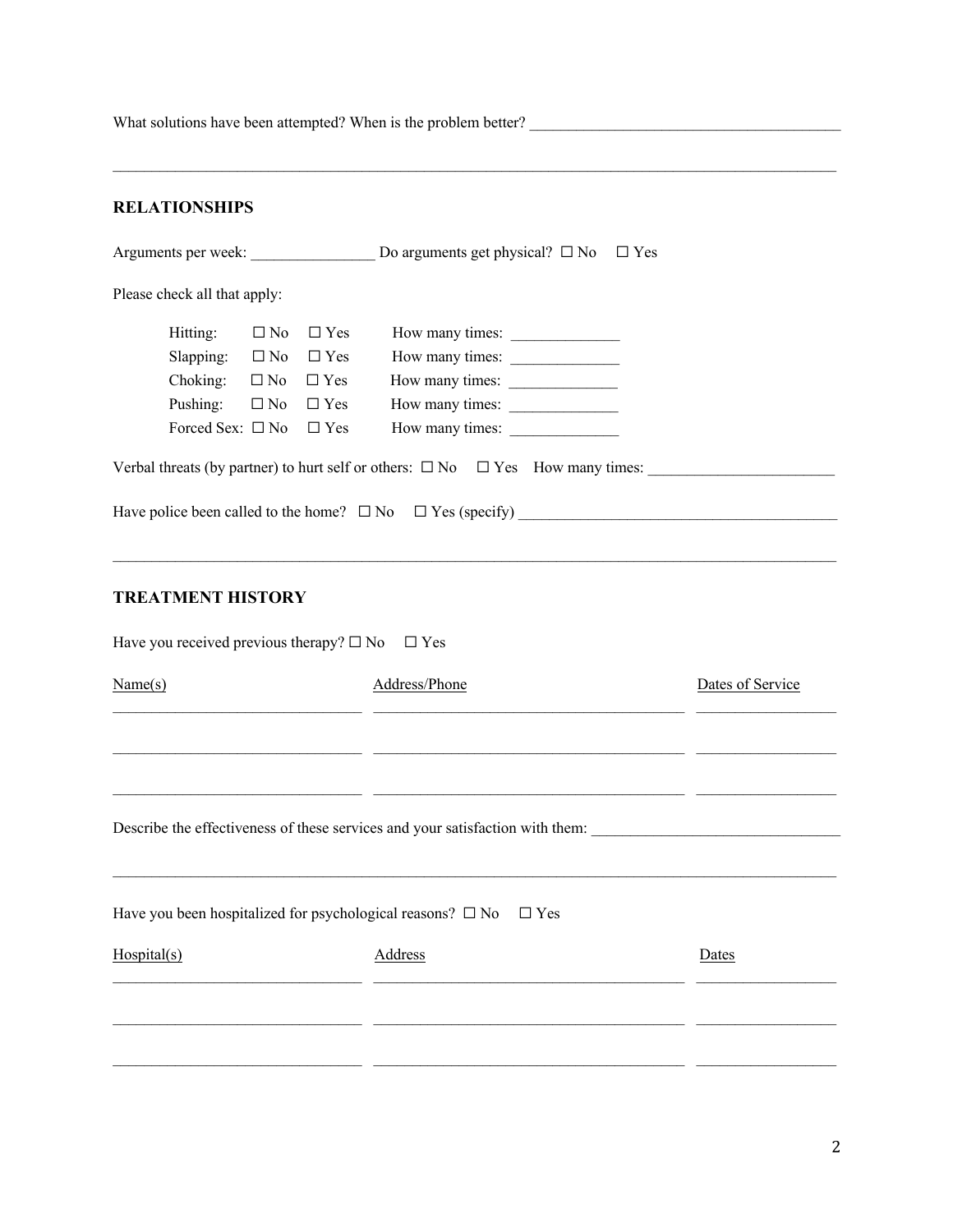### **MEDICAL HISTORY**

If your medical history included any of the following, please note the age when the incident or illness occurred and any other pertinent information:

| Your overall rating of your health: | $\Box$ Good $\Box$ Moderate | $\Box$ Poor |  |  |  |
|-------------------------------------|-----------------------------|-------------|--|--|--|
|                                     |                             |             |  |  |  |
|                                     |                             |             |  |  |  |
|                                     |                             |             |  |  |  |
|                                     |                             |             |  |  |  |
|                                     |                             |             |  |  |  |
|                                     |                             |             |  |  |  |

## **FAMILY PSYCHIATRIC HISTORY**

Please indicate which of the following is true for yourself or any family member:

|                         | Self | Mother | Father | Sibling | Grandparent | Aunt | Uncle |
|-------------------------|------|--------|--------|---------|-------------|------|-------|
| Depression              |      |        |        |         |             |      |       |
| <b>Bipolar Disorder</b> |      |        |        |         |             |      |       |
| Suicide Attempts        |      |        |        |         |             |      |       |
| Anxiety                 |      |        |        |         |             |      |       |
| Drug/Alcohol            |      |        |        |         |             |      |       |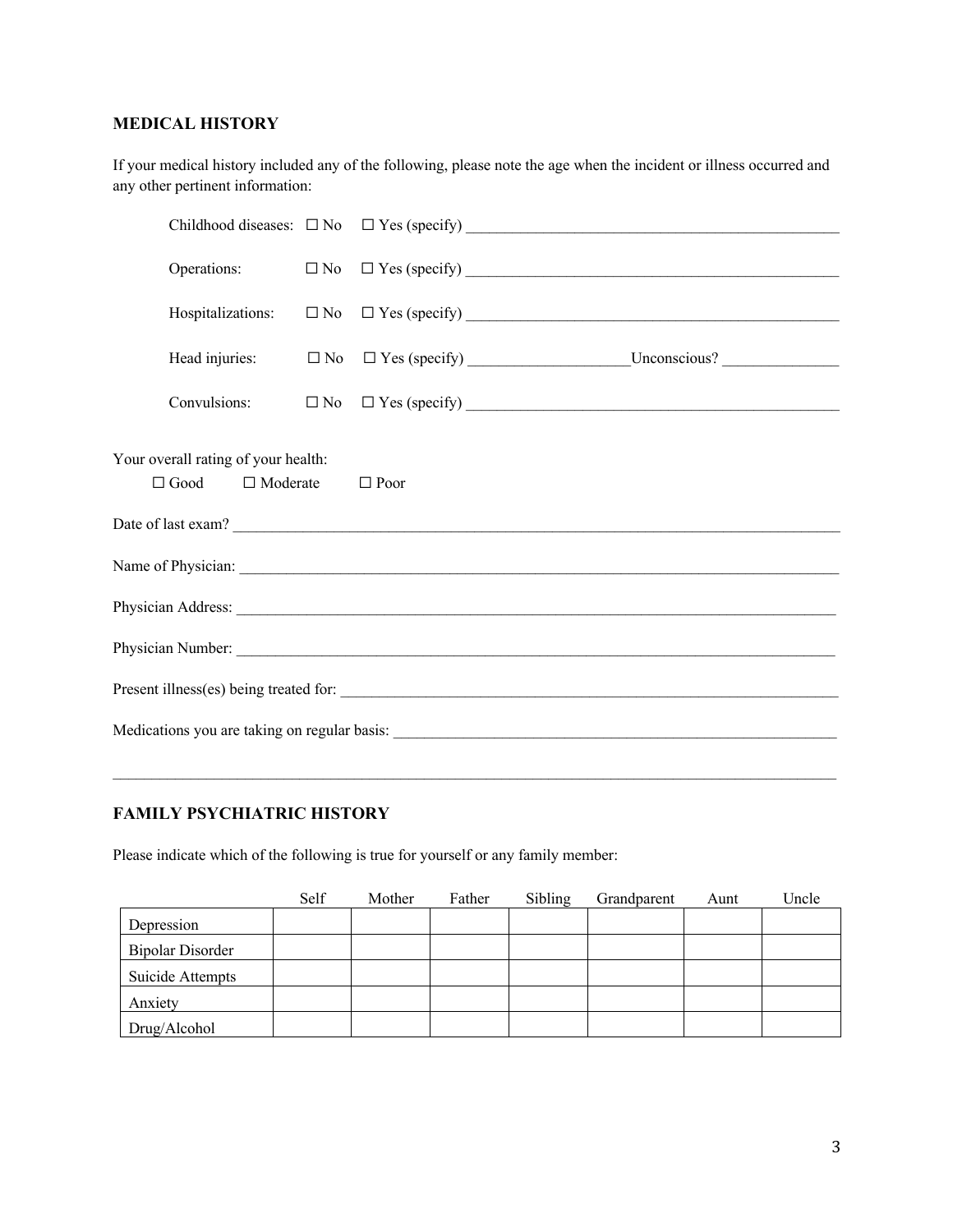## ADULT INFORMED CONSENT

## **TREATMENT INFORMATION AND AUTHORIZATION**

I authorize treatment and assume financial responsibility for such treatment. I understand that it is customary to pay for professional services at the time they are tendered, unless prior arrangements have been agreed upon. I understand that the responsibility for payment remains with me regardless of my insurance coverage. In the event of my default; I also agree to pay for collection costs and reasonable attorney's fees that may be required to effect collection of default and that I will be informed prior to my account being turned over for collection.

I understand that my appointment times have been reserved for me, which prevents others from reserving that time and if I cancel the same day as my appointment I am responsible for a \$75 cancellation fee.

### **GENERAL INFORMATION REGARDING THERAPY**

Your visits are confidential and will remain so except for the following conditions mandated by law; information regarding suspected child abuse, elder abuse or dependent adult abuse, and threats of physical violence towards another, and threats of suicide must be reported immediately; privileged doctor/patient communication is waived if you bring the facts of your visit into a court; there may be no confidentiality for you if you become a danger to yourself or others; and your insurance company or managed care company may require information necessary to process your claim and for quality assurance reviews. A release of information signed by you will be necessary for our office to discuss your case of even acknowledge your visits at this office with others except as noted above. Furthermore, it is my policy regarding couples or family therapy to make the clinical determination of what information will be revealed from individual sessions between family members when more that one person is the client. Parents of children and adolescents have a right to be informed of the progress of their child; at the same time it is necessary to recognize with an adolescent the therapeutic importance to maintain a responsible level of doctor/patient confidentiality.

Therapy sessions are normally 50 minutes. On some occasions a double session or other time period may be discussed and arranged in advance. Same day cancellation will result in a fee of \$75 dollars.

I have received, read and understand this policy/intake form.

Client Name Client Signature Date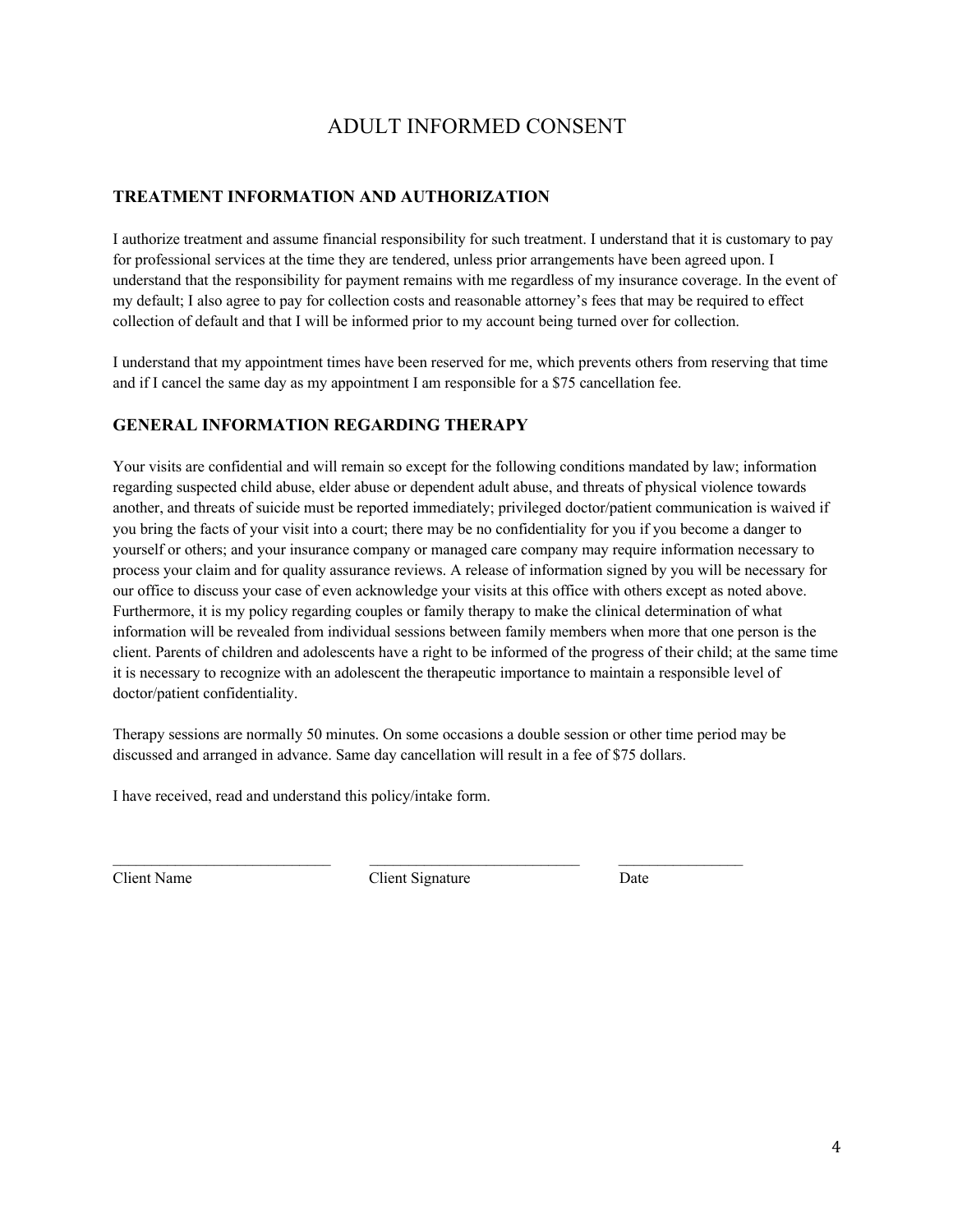## HIPAA NOTICE OF PRIVACY PRACTICES

#### **I. THIS NOTICE DESCRIBES HOW MEDICAL INFORMATION ABOUT YOU MAY BE USED AND DISCLOSED AND HOW YOU CAN GET ACCESS TO THIS INFORMATION. PLEASE REVIEW IT CAREFULLY. II. IT IS MY LEGAL DUTY TO SAFEGUARD YOUR PROTECTED HEALTH INFORMATION (PHI).**

By law I am required to insure that your PHI is kept private. The PHI constitutes information created or noted by me that can be used to identify you. It contains data about your past, present, or future health or condition, the provision of health care services to you, or the payment for such health care. I am required to provide you with this Notice about my privacy procedures. This Notice must explain when, why, and how I would use and/or disclose your PHI. Use of PHI means when I share, apply, utilize, examine, or analyze information within my practice; PHI is disclosed when I release, transfer, give, or otherwise reveal it to a third party outside my practice. With some exceptions, I may not use or disclose more of your PHI than is necessary to accomplish the purpose for which the use or disclosure is made; however, I am always legally required to follow the privacy practices described in this Notice. Please note that I reserve the right to change the terms of this Notice and my privacy policies at any time as permitted by law. Any changes will apply to PHI already on file with me. Before I make any important changes to my policies, I will immediately change this Notice and post a new copy of it in my office. You may also request a copy of this Notice from me, or you can view a copy of it in my office.

#### III. **HOW I WILL USE AND DISCLOSE YOUR PHI.**

I will use and disclose your PHI for many different reasons. Some of the uses or disclosures will require your prior written authorization; others, however, will not. Below you will find the different categories of my uses and disclosures, with some examples. A. Uses and Disclosures Related to Treatment, Payment, or Health Care Operations Do Not Require Your Prior Written Consent. I may use and disclose your PHI without your consent for the following reasons:

- 1. **For treatment.** I can use your PHI within my practice to provide you with mental health treatment, including discussing or sharing your PHI with my trainees and interns. I may disclose your PHI to physicians, psychiatrists, psychologists, and other licensed health care providers who provide you with health care services or are otherwise involved in your care. Example: If a psychiatrist is treating you, I may disclose your PHI to her/him in order to coordinate your care.
- 2. **For health care operations.** I may disclose your PHI to facilitate the efficient and correct operation of my practice. Examples: Quality control - I might use your PHI in the evaluation of the quality of health care services that you have received or to evaluate the performance of the health care professionals who provided you with these services. I may also provide your PHI to my attorneys, accountants, consultants, and others to make sure that I am in compliance with applicable laws.
- 3. **To obtain payment for treatment.** I may use and disclose your PHI to bill and collect payment for the treatment and services I provided you. Example: I might send your PHI to your insurance company or health plan in order to get payment for the health care services that I have provided to you. I could also provide your PHI to business associates, such as billing companies, claims processing companies, and others that process health care claims for my office.
- 4. **Other disclosures.** Examples: Your consent isn't required if you need emergency treatment provided that I attempt to get your consent after treatment is rendered. In the event that I try to get your consent but you are unable to communicate with me (for example, if you are unconscious or in severe pain) but I think that you would consent to such treatment if you could, I may disclose your PHI.
- **5. Certain Other Uses and Disclosures Do Not Require Your Consent.** I may use and/or disclose your PHI without your consent or authorization for the following reasons:
	- When disclosure is required by federal, state, or local law; judicial, board, or administrative proceedings; or, law enforcement. Example: I may make a disclosure to the appropriate officials when a law requires me to report information to government agencies, law enforcement personnel and/or in an administrative proceeding.
	- b) If disclosure is compelled by a party to a proceeding before a court of an administrative agency pursuant to its lawful authority.
	- c) If disclosure is required by a search warrant lawfully issued to a governmental law enforcement agency.
	- d) If disclosure is compelled by the patient or the patient's representative pursuant to California Health and Safety Codes or to corresponding federal statutes of regulations, such as the Privacy Rule that requires this Notice.
	- e) To avoid harm. I may provide PHI to law enforcement personnel or persons able to prevent or mitigate a serious threat to the health or safety of a person or the public (i.e., adverse reaction to meds).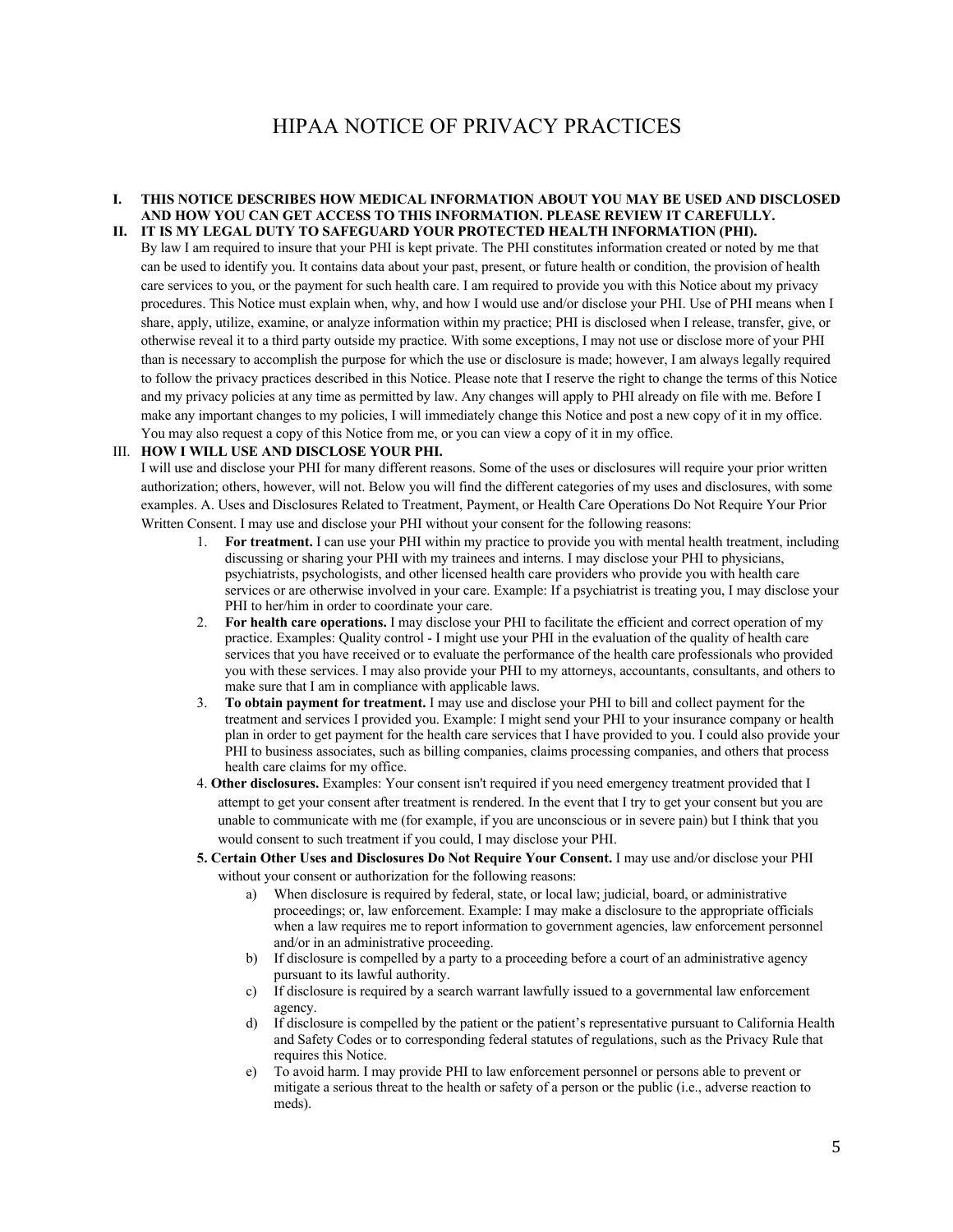- f) If disclosure is compelled or permitted by the fact that you are in such mental or emotional condition as to be dangerous to yourself or the person or property of others, and if I determine that disclosure is necessary to prevent the threatened danger.
- g) If disclosure is mandated by the California Child Abuse and Neglect Reporting law. For example, if I have a reasonable suspicion of child abuse or neglect.
- h) If disclosure is mandated by the California Elder/Dependent Adult Abuse Reporting law. For example, if I have a reasonable suspicion of elder abuse or dependent adult abuse.
- i) If disclosure is compelled or permitted by the fact that you tell me of a serious/imminent threat of physical violence by you against a reasonably identifiable victim or victims.
- j) For public health activities. Example: In the event of your death, if a disclosure is permitted or compelled, I may need to give the county coroner information about you.
- k) For health oversight activities. Example: I may be required to provide information to assist the government in the course of an investigation or inspection of a health care organization or provider.
- l) For specific government functions. Examples: I may disclose PHI of military personnel and veterans under certain circumstances. Also, I may disclose PHI in the interests of national security, such as protecting the President of the United States or assisting with intelligence operations.
- m) For research purposes. In certain circumstances, I may provide PHI in order to conduct medical research.
- n) For Workers' Compensation purposes. I may provide PHI in order to comply with Workers' Compensation laws.
- o) Appointment reminders and health related benefits or services. Examples: I may use PHI to provide appointment reminders. I may use PHI to give you information about alternative treatment options, or other health care services or benefits I offer.
- p) If an arbitrator or arbitration panel compels disclosure, when arbitration is lawfully requested by either party, pursuant to subpoena duces tectum (e.g., a subpoena for mental health records) or any other provision authorizing disclosure in a proceeding before an arbitrator or arbitration panel.
- q) If disclosure is required or permitted to a health oversight agency for oversight activities authorized by law. Example: When compelled by U.S. Secretary of Health and Human Services to investigate or assess my compliance with HIPAA regulations.
- r) If disclosure is otherwise specifically required by law.

If you have any questions about this notice or any complaints about my privacy practices, or would like to know how to file a complaint with the Secretary of the Department of Health and Human Services, please contact: Michelle Hill at (949) 359-1353

#### **EFFECTIVE DATE OF THIS NOTICE**

This notice went into effect on April 14, 2003. I acknowledge receipt of this notice

Name Date **Signature** Signature Date Date